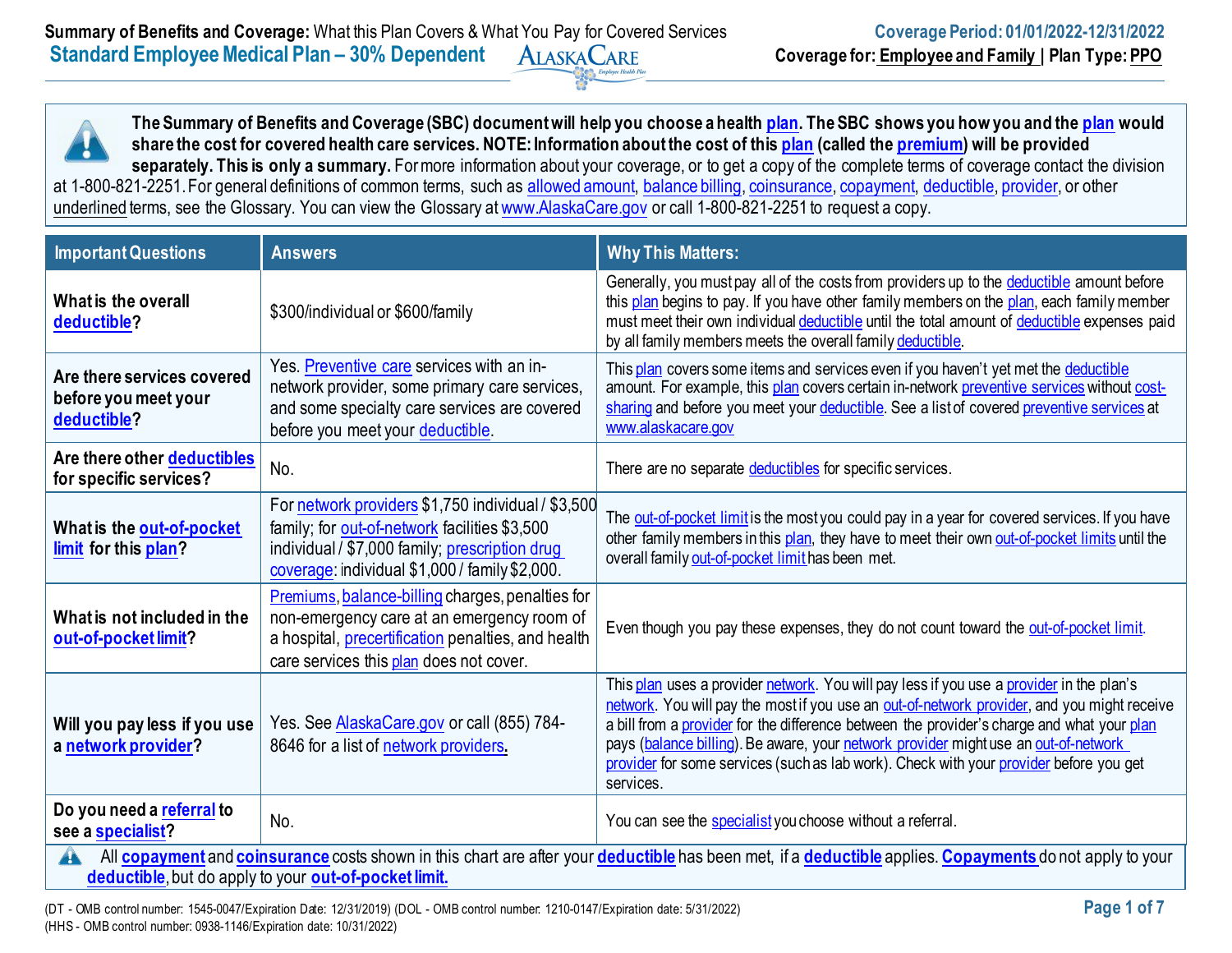|                                                            | <b>Services You May</b>                                | <b>What You Will Pay</b>                                                                                                                     |                                                                       | <b>Limitations, Exceptions, &amp; Other Important</b>                                                                                                                                                                                                                                                                                                                                                               |  |
|------------------------------------------------------------|--------------------------------------------------------|----------------------------------------------------------------------------------------------------------------------------------------------|-----------------------------------------------------------------------|---------------------------------------------------------------------------------------------------------------------------------------------------------------------------------------------------------------------------------------------------------------------------------------------------------------------------------------------------------------------------------------------------------------------|--|
| <b>Common Medical Event</b>                                | <b>Need</b>                                            | <b>Network Provider</b>                                                                                                                      | <b>Out-of-Network Provider</b>                                        | <b>Information</b>                                                                                                                                                                                                                                                                                                                                                                                                  |  |
|                                                            |                                                        | (You will pay the least)                                                                                                                     | (You will pay the most)                                               |                                                                                                                                                                                                                                                                                                                                                                                                                     |  |
| If you visit a health care                                 | Primary care visit to<br>treat an injury or<br>illness | \$25 copay per visit,<br>deductible does not<br>apply to office visits                                                                       | 20% coinsurance<br>employee only; 70%<br>dependents                   | Facility charges, ancillary services and other services<br>not billed as part of an office visit by the primary care<br>physician will be subject to deductible and<br>coinsurance.<br>20% coinsurance for hearing benefits.<br>\$0 copay (preventive care); \$25 copay (non-preventive<br>care)/Coalition Health Clinic (including associated lab<br>work).<br>\$0 copay for Teladoc general medical consultation. |  |
| provider's office or<br>clinic                             | <b>Specialist visit</b>                                | \$45 copay per visit,<br>deductible does not<br>apply to office visits                                                                       | 20% coinsurance<br>employee only; 70%<br>dependents                   | Facility charges, ancillary services and other services<br>not billed as part of an office visit by the specialist will<br>be subject to deductible and coinsurance.<br>Chiropractic care coverage is limited to 20 visits per<br>calendar year.<br>\$0 copay for Teladoc dermatology consultation.                                                                                                                 |  |
|                                                            | <b>Preventive</b><br>care/screening/<br>immunization   | No charge                                                                                                                                    | 20% coinsurance<br>employee only; 70%<br>dependents                   | You may have to pay for services that are not<br>preventive. Ask your provider if the services you need<br>are preventive. Then check what your plan will pay for.                                                                                                                                                                                                                                                  |  |
| If you have a test                                         | Diagnostic test (x-ray,<br>blood work)                 | 20% coinsurance<br>employee only; 70%<br>dependents                                                                                          | 40% coinsurance facility<br>services employee only;<br>70% dependents | Use of designated preferred hospital is required for<br>non-emergency care in Anchorage and outside of<br>Alaska. Precertification is required for some imaging                                                                                                                                                                                                                                                     |  |
|                                                            | Imaging (CT/PET<br>scans, MRIs)                        | 20% coinsurance<br>employee only; 70%<br>dependents                                                                                          | 40% coinsurance facility<br>services employee only;<br>70% dependents | services when using an out-of-network provider. A<br>\$400 benefit reduction applies if you fail to obtain<br>precertification as required.                                                                                                                                                                                                                                                                         |  |
|                                                            | Maintenance generic<br>prescription drugs              | \$5 maximum copay per<br>prescription up to a 30-<br>day supply; \$10 copay<br>per prescription via<br>home delivery (31-90-<br>day supply). | 40% coinsurance                                                       | Covers up to a 30-day supply (retail).<br>Home Delivery can be used for a 90-day supply of any                                                                                                                                                                                                                                                                                                                      |  |
| If you need drugs to<br>treat your illness or<br>condition | Generic drugs                                          | \$10 maximum copay<br>per prescription up to a<br>30-day supply; \$20<br>copay per prescription                                              | 40% coinsurance                                                       | qualified prescription drug.                                                                                                                                                                                                                                                                                                                                                                                        |  |

\* For more information about limitations and exceptions, see the [plan](https://www.healthcare.gov/sbc-glossary/#plan) or policy document at [www.AlaskaCare.gov](http://www.alaskacare.gov/) **Page 2 of 7**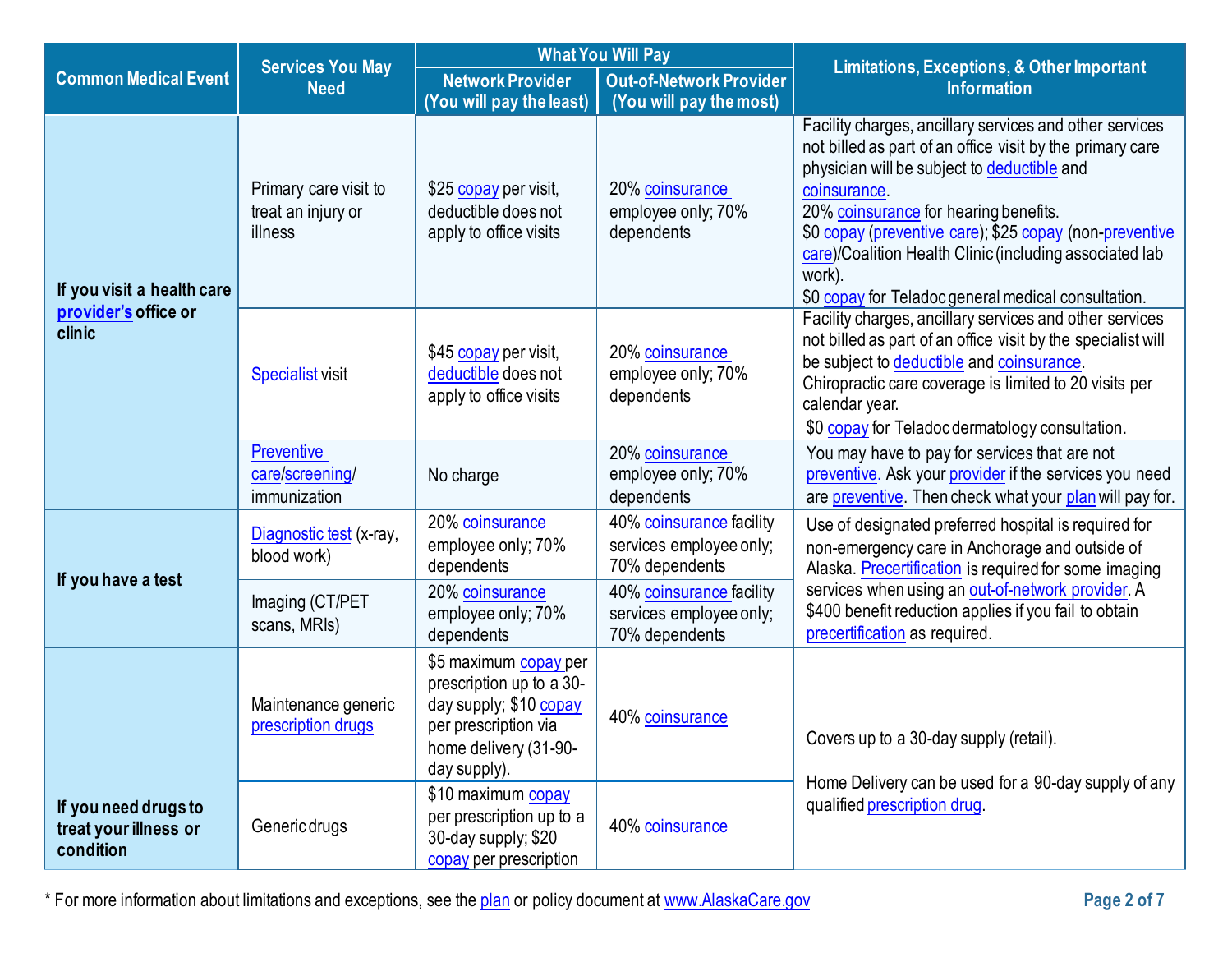|                                            | <b>Services You May</b>                              | <b>What You Will Pay</b>                                                                                             |                                                                       | <b>Limitations, Exceptions, &amp; Other Important</b>                                                                                                                                                               |  |
|--------------------------------------------|------------------------------------------------------|----------------------------------------------------------------------------------------------------------------------|-----------------------------------------------------------------------|---------------------------------------------------------------------------------------------------------------------------------------------------------------------------------------------------------------------|--|
| <b>Common Medical Event</b>                | <b>Need</b>                                          | <b>Network Provider</b>                                                                                              | <b>Out-of-Network Provider</b>                                        | <b>Information</b>                                                                                                                                                                                                  |  |
|                                            |                                                      | (You will pay the least)                                                                                             | (You will pay the most)                                               |                                                                                                                                                                                                                     |  |
| More information about                     |                                                      | via home delivery (31-                                                                                               |                                                                       |                                                                                                                                                                                                                     |  |
| prescription drug                          |                                                      | 90-day supply).                                                                                                      |                                                                       |                                                                                                                                                                                                                     |  |
| coverage is available at                   |                                                      | \$35 maximum copay                                                                                                   |                                                                       |                                                                                                                                                                                                                     |  |
| www.AlaskaCare.gov                         |                                                      | per prescription up to a<br>30-day supply; \$50                                                                      |                                                                       |                                                                                                                                                                                                                     |  |
|                                            | Preferred brand drugs                                | copay per prescription<br>via home delivery (31-<br>90-day supply).                                                  | 40% coinsurance                                                       | Covers up to a 30-day supply (retail).<br>Home Delivery can be used for a 90-day supply of any                                                                                                                      |  |
|                                            |                                                      | 35% coinsurance with<br>\$80 min / \$150 max per                                                                     |                                                                       | qualified prescription drug.                                                                                                                                                                                        |  |
|                                            | Non-preferred brand<br>drugs                         | prescription up to a 30-<br>day supply; \$100 copay<br>per prescription via<br>home delivery (31-90-<br>day supply). | 40% coinsurance                                                       | If you are prescribed an eligible specialty drug, you<br>may enroll in OptumRx's Variable Copay Solution<br>(VCS) program to reduce your copayment for that<br>drug.                                                |  |
|                                            | <b>Specialty drugs</b>                               | see preferred/non-<br>preferred brand name<br>drugs.                                                                 | 40% coinsurance                                                       |                                                                                                                                                                                                                     |  |
|                                            | Facility fee (e.g.,<br>ambulatory surgery<br>center) | 20% coinsurance<br>employee only; 70%<br>dependents                                                                  | 40% coinsurance facility<br>services employee only;<br>70% dependents | Use of designated preferred hospital is required for<br>non-emergency care in Anchorage and outside Alaska.<br>Precertification is required for some services when using                                            |  |
| If you have outpatient<br>surgery          | Physician/surgeon<br>fees                            | 20% coinsurance<br>employee only; 70%<br>dependents                                                                  | 20% coinsurance<br>employee only; 70%<br>dependents                   | an out-of-network provider. A \$400 benefit reduction<br>applies if you fail to obtain precertification as required.<br>No cost after you meet your deductible for episode of<br>care received through SurgeryPlus. |  |
|                                            | <b>Emergency room care</b>                           | 20% coinsurance<br>employee only; 70%<br>dependents                                                                  | 20% coinsurance<br>employee only; 70%<br>dependents                   | 20% coinsurance after \$100 penalty per visit for non-<br>emergency use.                                                                                                                                            |  |
| If you need immediate<br>medical attention | <b>Emergency medical</b><br>transportation           | 20% coinsurance<br>employee only; 70%<br>dependents                                                                  | 20% coinsurance<br>employee only; 70%<br>dependents                   | None                                                                                                                                                                                                                |  |
|                                            | <b>Urgent care</b>                                   | 20% coinsurance<br>employee only; 70%<br>dependents                                                                  | 20% coinsurance<br>employee only; 70%<br>dependents                   | None                                                                                                                                                                                                                |  |

\* For more information about limitations and exceptions, see the [plan](https://www.healthcare.gov/sbc-glossary/#plan) or policy document at [www.AlaskaCare.gov](http://www.alaskacare.gov/) **Page 3 of 7**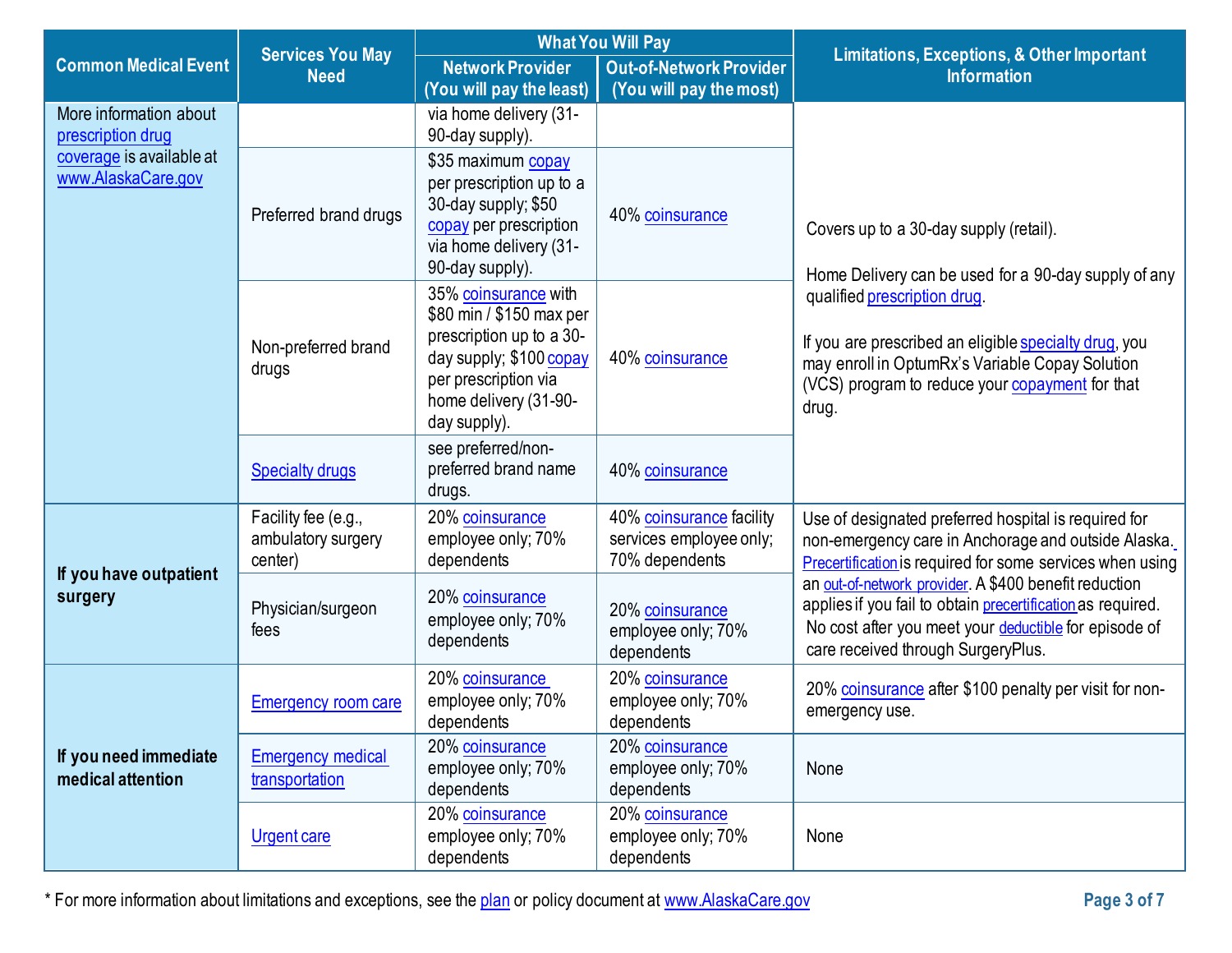|                                                                         | <b>Services You May</b>                      | <b>What You Will Pay</b>                            |                                                                       | <b>Limitations, Exceptions, &amp; Other Important</b>                                                                                                                                                                                                                |  |
|-------------------------------------------------------------------------|----------------------------------------------|-----------------------------------------------------|-----------------------------------------------------------------------|----------------------------------------------------------------------------------------------------------------------------------------------------------------------------------------------------------------------------------------------------------------------|--|
| <b>Common Medical Event</b>                                             | <b>Need</b>                                  | <b>Network Provider</b><br>(You will pay the least) | <b>Out-of-Network Provider</b><br>(You will pay the most)             | <b>Information</b>                                                                                                                                                                                                                                                   |  |
| If you have a hospital<br>stay                                          | Facility fee (e.g.,<br>hospital room)        | 20% coinsurance<br>employee only; 70%<br>dependents | 40% coinsurance facility<br>services employee only;<br>70% dependents | Use of designated preferred hospital is required for<br>non-emergency care in Anchorage and outside<br>Alaska. Precertification required for out-of-network<br>care. A \$400 benefit reduction applies if you fail to<br>obtain <i>precertification</i> as required. |  |
|                                                                         | Physician/surgeon<br>fees                    | 20% coinsurance<br>employee only; 70%<br>dependents | 20% coinsurance<br>employee only; 70%<br>dependents                   | No cost after you meet your deductible for episode of<br>care received through SurgeryPlus.                                                                                                                                                                          |  |
| If you need mental<br>health, behavioral                                | Outpatient services                          | \$45 copay                                          | 20% coinsurance<br>employee only; 70%<br>dependents                   | Use of designated preferred hospital is required for<br>non-emergency care in Anchorage and outside<br>Alaska. Precertification required for out-of-network                                                                                                          |  |
| health, or substance<br>abuse services                                  | Inpatient services                           | 20% coinsurance<br>employee only; 70%<br>dependents | 40% coinsurance facility<br>services employee only;<br>70% dependents | care. A \$400 benefit reduction applies if you fail to<br>obtain precertification as required.<br>Teladoc Behavioral Health consultation \$0 copay.                                                                                                                  |  |
| If you are pregnant                                                     | Office visits                                | No charge                                           | 20% coinsurance<br>employee only; 70%<br>dependents                   | None                                                                                                                                                                                                                                                                 |  |
|                                                                         | Childbirth/delivery<br>professional services | 20% coinsurance<br>employee only; 70%<br>dependents | 20% coinsurance<br>employee only; 70%<br>dependents                   | Use of designated preferred hospital is required for<br>non-emergency care in Anchorage and outside<br>Alaska. Precertification required for out-of-network                                                                                                          |  |
|                                                                         | Childbirth/delivery<br>facility services     | 20% coinsurance<br>employee only; 70%<br>dependents | 40% coinsurance facility<br>services employee only;<br>70% dependents | care. A \$400 benefit reduction applies if you fail to<br>obtain precertification as required. Maternity care may<br>include tests and services described elsewhere in the<br>SBC (i.e. ultrasound).                                                                 |  |
| If you need help<br>recovering or have<br>other special health<br>needs | Home health care                             | 20% coinsurance<br>employee only; 70%<br>dependents | 20% coinsurance<br>employee only; 70%<br>dependents                   | Coverage is limited to 120 visits per calendar year.<br>Precertification required for out-of-network care. A<br>\$400 benefit reduction applies if you fail to obtain<br>precertification as required.                                                               |  |
|                                                                         | <b>Rehabilitation services</b>               | 20% coinsurance<br>employee only; 70%<br>dependents | 20% coinsurance<br>employee only; 70%<br>dependents                   | Coverage is limited to 20 visits per benefit year for<br>spinal manipulations.                                                                                                                                                                                       |  |
|                                                                         | <b>Habilitation services</b>                 | 20% coinsurance<br>employee only; 70%<br>dependents | 20% coinsurance<br>employee only; 70%<br>dependents                   | None                                                                                                                                                                                                                                                                 |  |

\* For more information about limitations and exceptions, see the [plan](https://www.healthcare.gov/sbc-glossary/#plan) or policy document at [www.AlaskaCare.gov](http://www.alaskacare.gov/) **Page 4 of 7**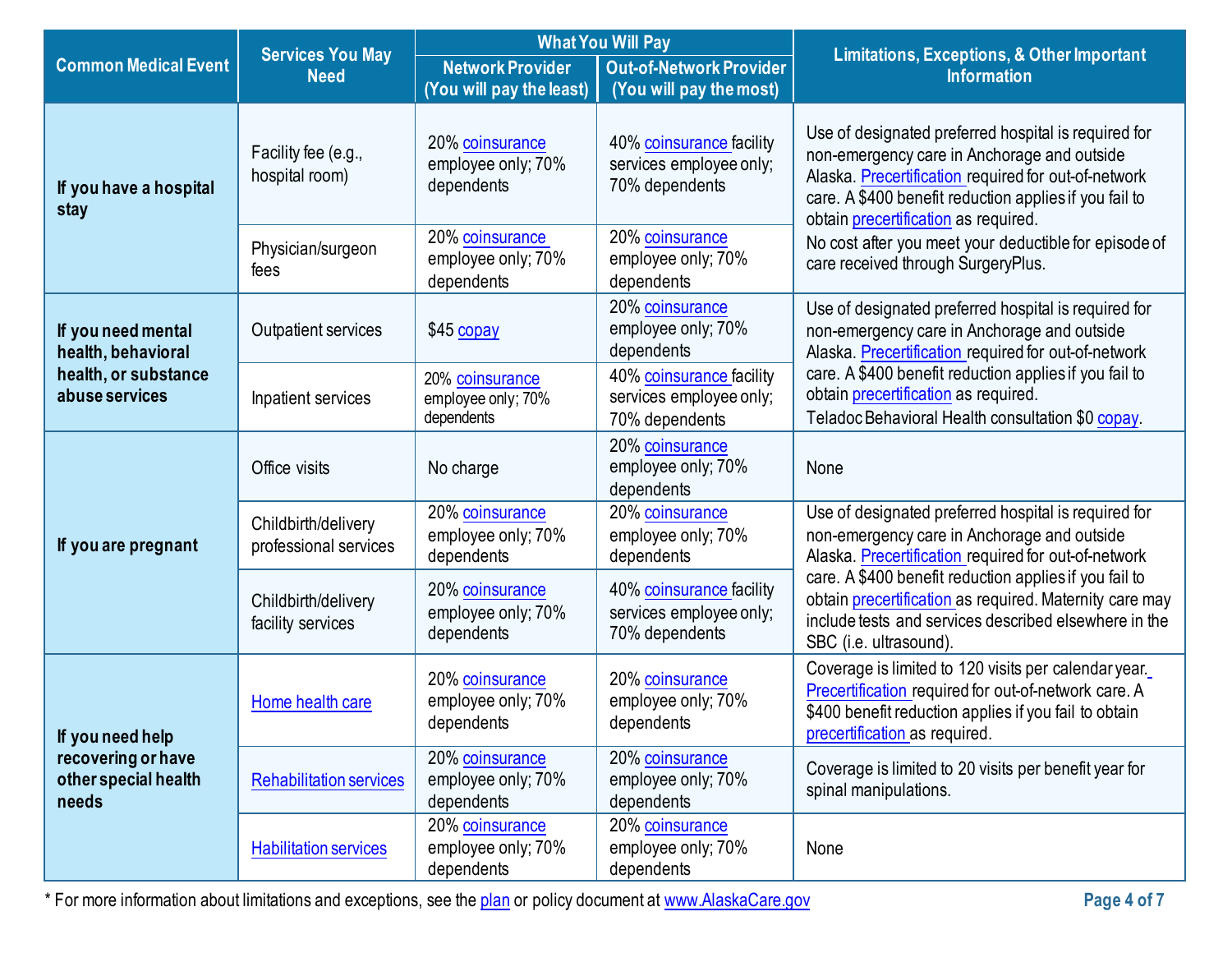|                                                                                                                                                                                                                                                                                                                                                                                                                                                                                                                                                                                                                                                                                                                                                                                                                                                                                                                                                                                                                                                                                                                                                                                                                                                                                                                                                                                  | <b>Services You May</b><br><b>Need</b> | <b>What You Will Pay</b>                            |                                                                                                                               |                                                                                                                                                  |
|----------------------------------------------------------------------------------------------------------------------------------------------------------------------------------------------------------------------------------------------------------------------------------------------------------------------------------------------------------------------------------------------------------------------------------------------------------------------------------------------------------------------------------------------------------------------------------------------------------------------------------------------------------------------------------------------------------------------------------------------------------------------------------------------------------------------------------------------------------------------------------------------------------------------------------------------------------------------------------------------------------------------------------------------------------------------------------------------------------------------------------------------------------------------------------------------------------------------------------------------------------------------------------------------------------------------------------------------------------------------------------|----------------------------------------|-----------------------------------------------------|-------------------------------------------------------------------------------------------------------------------------------|--------------------------------------------------------------------------------------------------------------------------------------------------|
| <b>Common Medical Event</b>                                                                                                                                                                                                                                                                                                                                                                                                                                                                                                                                                                                                                                                                                                                                                                                                                                                                                                                                                                                                                                                                                                                                                                                                                                                                                                                                                      |                                        | <b>Network Provider</b><br>(You will pay the least) | <b>Out-of-Network Provider</b><br>(You will pay the most)                                                                     | <b>Limitations, Exceptions, &amp; Other Important</b><br><b>Information</b>                                                                      |
|                                                                                                                                                                                                                                                                                                                                                                                                                                                                                                                                                                                                                                                                                                                                                                                                                                                                                                                                                                                                                                                                                                                                                                                                                                                                                                                                                                                  | Skilled nursing care                   | 20% coinsurance<br>employee only; 70%<br>dependents | 20% coinsurance<br>employee only; 70%<br>dependents                                                                           | Precertification required for out-of-network care. A \$400<br>benefit reduction applies if you fail to obtain<br>precertification as required.   |
|                                                                                                                                                                                                                                                                                                                                                                                                                                                                                                                                                                                                                                                                                                                                                                                                                                                                                                                                                                                                                                                                                                                                                                                                                                                                                                                                                                                  | Durable medical<br>equipment           | 20% coinsurance<br>employee only; 70%<br>dependents | 20% coinsurance<br>employee only; 70%<br>dependents                                                                           | None                                                                                                                                             |
|                                                                                                                                                                                                                                                                                                                                                                                                                                                                                                                                                                                                                                                                                                                                                                                                                                                                                                                                                                                                                                                                                                                                                                                                                                                                                                                                                                                  | <b>Hospice services</b>                | 20% coinsurance<br>employee only; 70%<br>dependents | 20% coinsurance<br>employee only; 70%<br>dependents                                                                           | Precertification required for out-of-network care. A<br>\$400 benefit reduction applies if you fail to obtain<br>precertification as required.   |
|                                                                                                                                                                                                                                                                                                                                                                                                                                                                                                                                                                                                                                                                                                                                                                                                                                                                                                                                                                                                                                                                                                                                                                                                                                                                                                                                                                                  | Children's eye exam                    | Not covered                                         | Not covered                                                                                                                   |                                                                                                                                                  |
| If your child needs<br>dental or eye care                                                                                                                                                                                                                                                                                                                                                                                                                                                                                                                                                                                                                                                                                                                                                                                                                                                                                                                                                                                                                                                                                                                                                                                                                                                                                                                                        | Children's glasses                     | Not covered                                         | Not covered                                                                                                                   |                                                                                                                                                  |
|                                                                                                                                                                                                                                                                                                                                                                                                                                                                                                                                                                                                                                                                                                                                                                                                                                                                                                                                                                                                                                                                                                                                                                                                                                                                                                                                                                                  | Children's dental exam                 | Not covered                                         | Not covered                                                                                                                   |                                                                                                                                                  |
| <b>Excluded Services &amp; Other Covered Services:</b>                                                                                                                                                                                                                                                                                                                                                                                                                                                                                                                                                                                                                                                                                                                                                                                                                                                                                                                                                                                                                                                                                                                                                                                                                                                                                                                           |                                        |                                                     |                                                                                                                               |                                                                                                                                                  |
|                                                                                                                                                                                                                                                                                                                                                                                                                                                                                                                                                                                                                                                                                                                                                                                                                                                                                                                                                                                                                                                                                                                                                                                                                                                                                                                                                                                  |                                        |                                                     |                                                                                                                               | Services Your Plan Generally Does NOT Cover (Check your policy or plan document for more information and a list of any other excluded services.) |
| Dental care (Adult and Child) except as related to medical<br>Routine foot care<br>Infertility treatment<br>$\bullet$<br>conditions of the teeth, jaw, and jaw joints as well as<br>Long-term care<br>Weight loss programs<br>supporting tissues including bones, muscles, and nerves.<br>Acupuncture<br>Routine eye care (Adult and Child)                                                                                                                                                                                                                                                                                                                                                                                                                                                                                                                                                                                                                                                                                                                                                                                                                                                                                                                                                                                                                                      |                                        |                                                     |                                                                                                                               |                                                                                                                                                  |
|                                                                                                                                                                                                                                                                                                                                                                                                                                                                                                                                                                                                                                                                                                                                                                                                                                                                                                                                                                                                                                                                                                                                                                                                                                                                                                                                                                                  |                                        |                                                     | Other Covered Services (Limitations may apply to these services. This is not a complete list. Please see your plan document.) |                                                                                                                                                  |
| surgical procedure within 24 months after the<br>Bariatric surgery (one morbid obesity surgical<br>Hearing Aids (maximum \$3,000 payable every 36<br>$\bullet$<br>original injury; to correct a gross anatomical<br>rolling months), 20% coinsurance<br>procedure within a two-year period, beginning<br>defect present at birth or appearing after birth (but .<br>with the date of the first morbid obesity surgical<br>Medical treatment of obesity including physical exam<br>not the result of an illness or injury) when the<br>procedure, unless a multi-stage procedure is<br>and diagnostic tests, outpatient prescription drugs and<br>morbid obesity surgical procedures<br>defect results in severe facial disfigurement, or<br>planned.)<br>the defect results in significant functional<br>Non-emergency care when traveling outside the U.S.<br>$\bullet$<br>Chiropractic care (20 visit limit per benefit year)<br>le.<br>impairment and the surgery is needed to improve .<br>Private duty nursing (provided by R.N. or L.P.N. if<br>Cosmetic surgery (Only to improve a significant<br>medical condition requires skilled nursing services and<br>function.)<br>functional impairment of a body part; to correct<br>visiting nursing care is inadequate)<br>Hearing Exam (once every 24 rolling months),<br>the result of an accidental injury; to correct the |                                        |                                                     |                                                                                                                               |                                                                                                                                                  |

Your Rights to Continue Coverage: There are agencies that can help if you want to continue your coverage after it ends. The contact information for those agencies is: the plan at (855) 784-8646. Other coverage options may be available to you, too, including buying individual insurance coverage through the [Health Insurance](https://www.healthcare.gov/sbc-glossary/#health-insurance) [Marketplace.](https://www.healthcare.gov/sbc-glossary/#marketplace) For more information about th[e Marketplace,](https://www.healthcare.gov/sbc-glossary/#marketplace) visit [www.HealthCare.gov](http://www.healthcare.gov/) or call 1-800-318-2596. Your Grievance and Appeals Rights: There are agencies that can help if you have a complaint against you[r plan](https://www.healthcare.gov/sbc-glossary/#plan) for a denial of a [claim.](https://www.healthcare.gov/sbc-glossary/#claim) This complaint is called a

\* For more information about limitations and exceptions, see the [plan](https://www.healthcare.gov/sbc-glossary/#plan) or policy document at [www.AlaskaCare.gov](http://www.alaskacare.gov/) **Page 5 of 7**

20% [coinsurance](https://www.healthcare.gov/sbc-glossary/#coinsurance)

result of an injury that occurred during a covered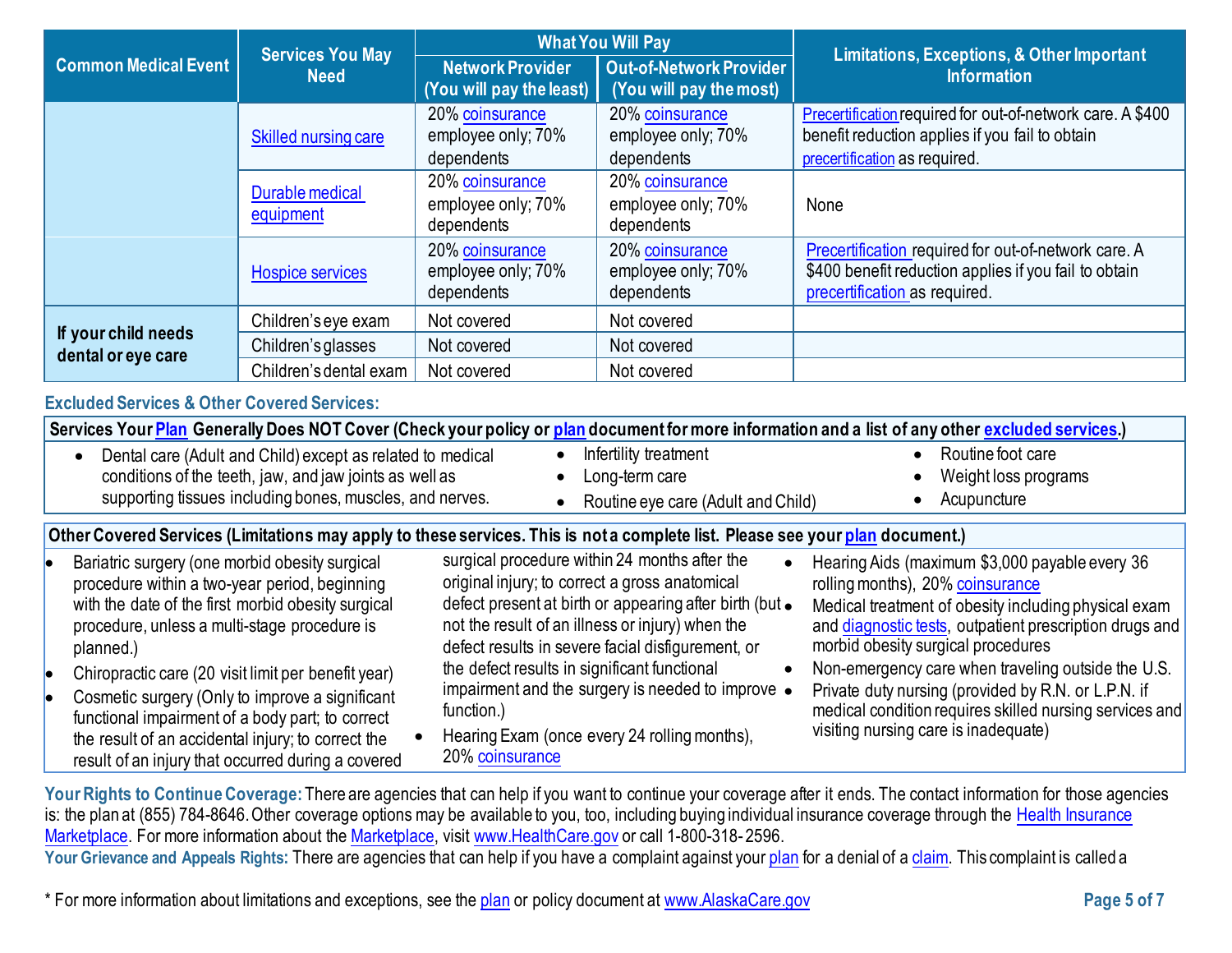[grievance](https://www.healthcare.gov/sbc-glossary/#grievance) o[r appeal.](https://www.healthcare.gov/sbc-glossary/#appeal) For more information about your rights, look at the explanation of benefits you will receive for that medical [claim.](https://www.healthcare.gov/sbc-glossary/#claim) You[r plan](https://www.healthcare.gov/sbc-glossary/#plan) documents also provide complete information on how to submit a [claim,](https://www.healthcare.gov/sbc-glossary/#claim) [appeal,](https://www.healthcare.gov/sbc-glossary/#appeal) or a [grievance](https://www.healthcare.gov/sbc-glossary/#grievance) for any reason to your [plan.](https://www.healthcare.gov/sbc-glossary/#plan) For more information about your rights, this notice, or assistance, contact: the claims administrator at (855) 784-8646, the plan administrator at (800) 821-2251, or:

Aetna Attn: National Account CRT P.O. Box 14079 [Lexington,](http://www.aetna.com/individuals-families-health-insurance/rights-resources/complaints-grievances-appeals/index.html) KY 40512-4079

### **Does this plan provide Minimum Essential Coverage? Yes**

[Minimum Essential Coverage](https://www.healthcare.gov/sbc-glossary/#minimum-essential-coverage) generally include[s plans,](https://www.healthcare.gov/sbc-glossary/#plan) [health insurance](https://www.healthcare.gov/sbc-glossary/#health-insurance) available through the [Marketplace](https://www.healthcare.gov/sbc-glossary/#marketplace) or other individual market policies, Medicare, Medicaid, CHIP, TRICARE, and certain other coverage. If you are eligible for certain types of [Minimum Essential Coverage,](https://www.healthcare.gov/sbc-glossary/#minimum-essential-coverage) you may not be eligible for the [premium tax credit.](https://www.healthcare.gov/sbc-glossary/#premium-tax-credits)

**Does this plan meet the Minimum Value Standards? Yes** If your [plan](https://www.healthcare.gov/sbc-glossary/#plan) doesn't meet the [Minimum Value Standards,](https://www.healthcare.gov/sbc-glossary/#minimum-value-standard) you may be eligible for a [premium tax credit](https://www.healthcare.gov/sbc-glossary/#premium-tax-credits) to help you pay for [a plan](https://www.healthcare.gov/sbc-glossary/#plan) through the [Marketplace.](https://www.healthcare.gov/sbc-glossary/#marketplace)

#### **Language Access Services:**

Para obtener asistencia en Español, Ilame al (855) 784-8646. Kung kailangan ninyo ang tulong sa Tagalog tumawag sa (855) 784-8646. Dinek'ehgo shika at'ohwol ninisingo, kwiijigo holne'(855) 784-8646. 中文): 如果需要中文的帮助, 请拨打这个号码 (855) 784-8646.

**PRA Disclosure Statement:** According to the Paperwork Reduction Act of 1995, no persons are required to respond to a collection of information unless it displays a valid OMB control number. The valid OMB control number for this information collection is **0938-1146**. The time required to complete this information collection is estimated to average **0.08** hours per response, including the time to review instructions, search existing data resources, gather the data needed, and complete and review the information collection. If you have comments concerning the accuracy of the time estimate(s) or suggestions for improving this form, please write to: CMS, 7500 Security Boulevard, Attn: PRA Reports Clearance Officer, Mail Stop C4-26-05, Baltimore, Maryland 21244-1850.

*To see examples of how this [plan](https://www.healthcare.gov/sbc-glossary/#plan) might cover costs for a sample medical situation, see the next section.*